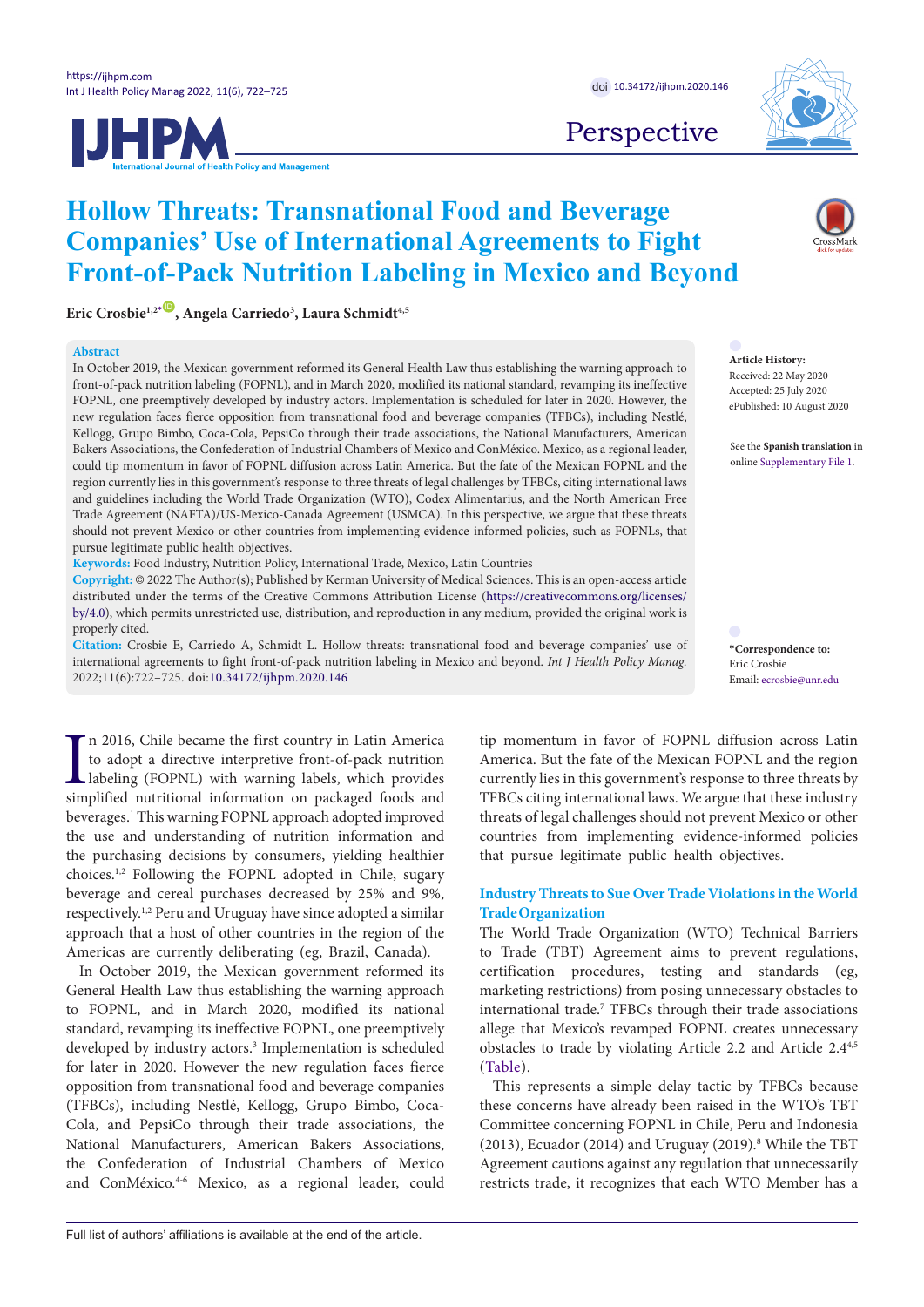## <span id="page-1-0"></span>**Table.** TFBCs and Trade Associations' Threats of Legal Challenges to FOPNL in Mexico: Potential Responses and Supporting Evidence

| Agreement        | International TFBCs and Trade Associations'<br><b>Threats of Legal Challenges</b>                                                                                                                                                                                                                                                                                                                                                  | <b>Analysis and Potential Response</b>                                                                                                                                                                                                                                                                                                                                                                                                                                                                                                                                                                                                                                                                                                                                                                                                                                                                                                                                                               | <b>Supporting Evidence</b>                                                                                                                                                                                                                                                                                                                                                                                                                                                                                                                                                                                                                                                                    |
|------------------|------------------------------------------------------------------------------------------------------------------------------------------------------------------------------------------------------------------------------------------------------------------------------------------------------------------------------------------------------------------------------------------------------------------------------------|------------------------------------------------------------------------------------------------------------------------------------------------------------------------------------------------------------------------------------------------------------------------------------------------------------------------------------------------------------------------------------------------------------------------------------------------------------------------------------------------------------------------------------------------------------------------------------------------------------------------------------------------------------------------------------------------------------------------------------------------------------------------------------------------------------------------------------------------------------------------------------------------------------------------------------------------------------------------------------------------------|-----------------------------------------------------------------------------------------------------------------------------------------------------------------------------------------------------------------------------------------------------------------------------------------------------------------------------------------------------------------------------------------------------------------------------------------------------------------------------------------------------------------------------------------------------------------------------------------------------------------------------------------------------------------------------------------------|
| <b>WTO TBT</b>   | FOPNL unnecessarily restricts<br>trade.<br>- Article 2.2 (technical regulations<br>should not create unnecessary<br>obstacles to trade).<br>- Article 2.4 (where relevant<br>international standards exist<br>Members should use them as a<br>basis for their national technical<br>regulations except when such<br>international standards would not<br>effectively fulfill the legitimate<br>objectives pursued). <sup>4,5</sup> | While TBT Agreement cautions against any regulation<br>that unnecessarily restrict trade, it recognizes that<br>each WTO Member has the basic right to implement<br>measures to achieve legitimate policy objectives,<br>such as the protection of human health and safety.7                                                                                                                                                                                                                                                                                                                                                                                                                                                                                                                                                                                                                                                                                                                         | - Similar trade concerns were raised in Chile,<br>Peru and Indonesia in 2013, Ecuador in 2014,<br>and Uruguay in 2019, <sup>8</sup> but these countries have<br>moved forward with FOPNL.<br>- WTO member states have successfully argued<br>for FOPNL in WTO TBT Committee discussions<br>as 'providing consumers with sufficient<br>information about the food which they consume<br>and reducing non-communicable diseases;'<br>'provide consumers with information so as to<br>make appropriate dietary choices and reduce<br>the risk of diet-related NCDs;' and 'empower<br>consumers to make an informed choice in order<br>to foster effective competition and consumer<br>welfare.'8 |
| <b>WTO TRIPS</b> | FOPNL would restrict its<br>trademarks under the WTO TRIPS<br>where the labeling regulation also<br>provides restriction to the use<br>of persuasive elements, such as<br>cartoon characters, on packaged<br>foods required to carry FOPNL<br>warnings.                                                                                                                                                                            |                                                                                                                                                                                                                                                                                                                                                                                                                                                                                                                                                                                                                                                                                                                                                                                                                                                                                                                                                                                                      | Similar trade law concerns were raised in<br>Chile, but the country has moved forward with<br>FOPNL. <sup>8</sup>                                                                                                                                                                                                                                                                                                                                                                                                                                                                                                                                                                             |
| Codex            | FOPNL is inconsistent with<br>international standards of the<br><b>Codex Alimentarius Commission</b><br>(Codex Guidelines) and countries<br>should wait until Codex develops<br>FOPNL guidelines.                                                                                                                                                                                                                                  | - There are no existing Codex guidelines specific to<br>FOPNL-as provisions in Codex on supplementary<br>nutrition information is what the FOPNL guideline<br>work has grown out of, thus it is not possible to be<br>inconsistent with these guidelines.<br>- Codex establishes "minimum standards"/a floor and<br>countries may choose to exceed these standards to<br>protect the health of their populations from health<br>risks.<br>- If Codex guidelines are developed in the future, it is<br>not mandatory to comply with them under trade law.                                                                                                                                                                                                                                                                                                                                                                                                                                             | Similar challenges referring to Codex were made<br>in Chile and Uruguay but both countries have<br>moved forward with FOPNL.                                                                                                                                                                                                                                                                                                                                                                                                                                                                                                                                                                  |
| <b>NAFTA</b>     | Chapter 11 allows foreign<br>investors (eg, corporations) to<br>directly challenge FOPNL under<br>Investor-State Dispute Settlement<br>through the International Centre<br>for Settlement of Investment<br>Disputes. <sup>9</sup><br>- FOPNL is an infringement on<br>trademarks due to the removal of<br>graphics or logos on packaging.                                                                                          | Analogous arguments under similar provisions in<br>other investment agreements were made against<br>tobacco packaging and labeling and both domestic<br>and legal courts have ruled against this argument as<br>trademark law protects the owner from infringement<br>(others using their trademark), but does not give<br>them a right to use the trademark in any context.<br>- FOPNL can also be justified on a health basis, which<br>may be appropriate to limit the use of trademarks.                                                                                                                                                                                                                                                                                                                                                                                                                                                                                                         | In 2010 and 2011, Philip Morris International<br>sued Uruguay and Australia respectively to<br>challenge tobacco packaging and labeling laws<br>but lost both in domestic and international<br>courts where they had to pay millions of dollars<br>in legal fees. <sup>10,11</sup>                                                                                                                                                                                                                                                                                                                                                                                                            |
| <b>USMCA</b>     | - Article 11.4 allows for wider,<br>enforceable language on the<br>recognition of national public or<br>private standardization bodies as<br>relevant international standards.<br>This could extend to accepting<br>voluntary standards (eg, corporate<br>standards that have been<br>to Codex standards for the<br>purpose of developing national<br>regulations. <sup>12</sup>                                                   | Current Codex Guideline work on FOPNL proposes<br>general guidance, rather than a specific FOPNL to be<br>used. Codex processes are slow and the outcome of<br>this work and its eventual legal status is still unclear.<br>-Article 9.4: Sanitary or phytosanitary measures<br>which conform to relevant international standards,<br>guidelines, and recommendations are deemed to<br>be necessary to protect human, animal, or plant<br>developed in the US) as equivalent life or health, and presumed to be consistent with<br>the relevant provisions of this Chapter, Chapter 2<br>(National Treatment and Market Access for Goods),<br>which relate to the use of sanitary or phytosanitary<br>measures, and Article XX(b) of the GATT 1994 as<br>incorporated into Article 32.1 (General Exceptions).<br>-Article 9.6: Each Party has the right to adopt or<br>maintain the sanitary and phytosanitary measures<br>necessary for the protection of human, animal or<br>plant life or health. | The USMCA came into force in July 2020 but<br>Codex Guideline work on FOPNL is still pending.                                                                                                                                                                                                                                                                                                                                                                                                                                                                                                                                                                                                 |

Abbreviations: NAFTA, North American Free Trade Agreement; TBT, Technical Barriers to Trade; TRIPS, Trade-Related Aspects of Intellectual Property Rights; USMCA, United States-Mexico-Canada Agreement; WTO, World Trade Organization; FOPNL, front-of-pack nutrition labeling; TFBCs, transnational food and beverage companies.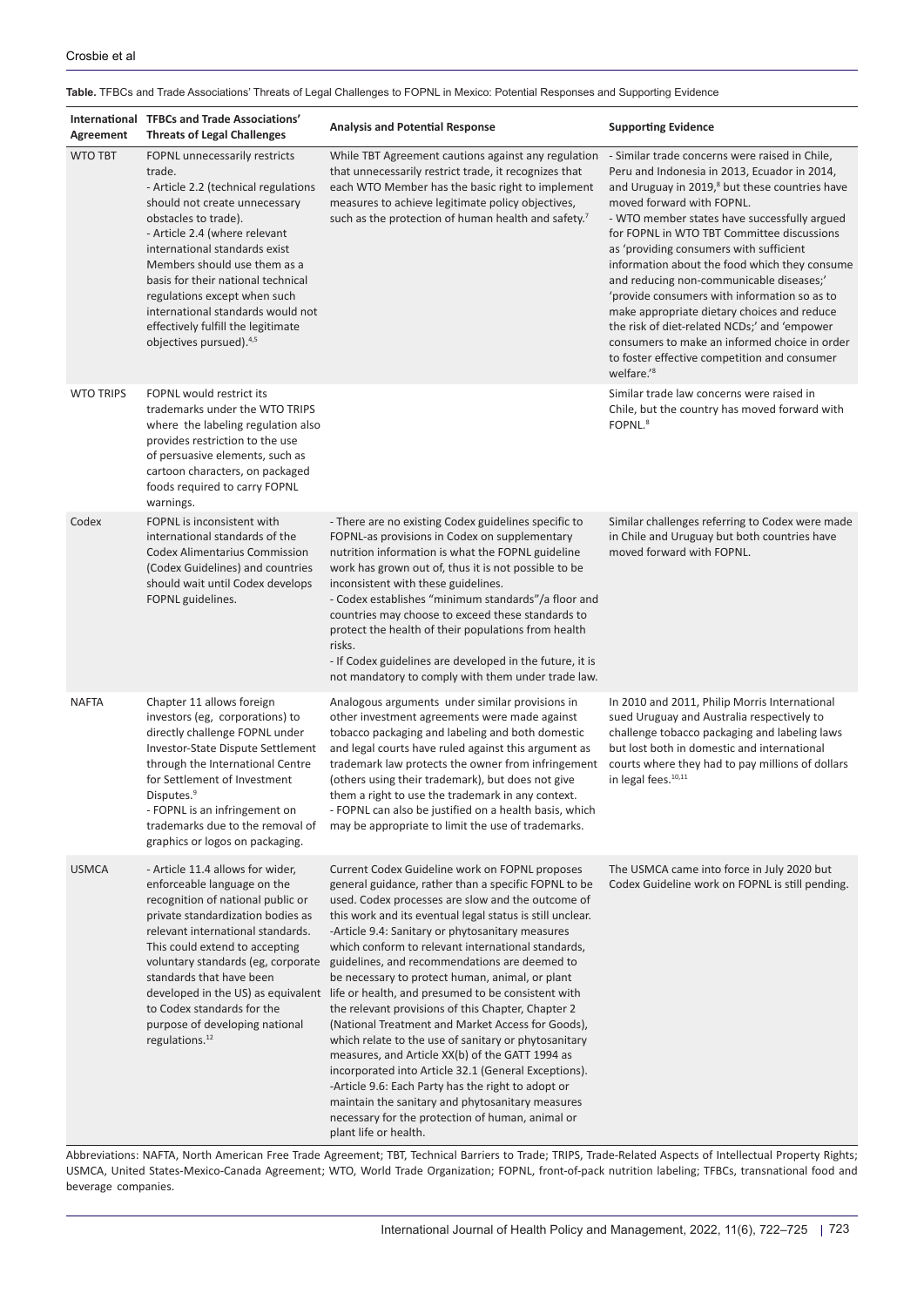basic right to protect human health.<sup>7</sup> Governments have proceeded with their FOPNL policies having justified them in the TBT Committee on the grounds that they empower consumers, increase knowledge, improve dietary choices and reduce the risk of non-communicable diseases.<sup>8</sup>

TFBCs have also argued that Mexico's FOPNL restricts trademarks protected by the WTO Agreement on Trade-Related Aspects of Intellectual Property Rights because of its requirement for labels to remove persuasive elements, such as cartoon characters on the packages of products. Chile has successfully used the above arguments here, allowing it to proceed with implementing such provisions with its FOPNL legislation.13 Court precedents exist supporting similar arguments made in relation to tobacco packaging: trademark law protects the owner from infringement (others using their trademark), but does not grant the right to use the trademark in any context.<sup>14,15</sup>

## **Industry Efforts to Leverage Codex Alimentarius Standards**

Codex Alimentarius is a Food and Agriculture Organization/ World Health Organization (WHO) international food standards program that also provides international guidelines for nutrition labelling and can be referenced in trade forums. Codex standards are widely accepted and often become 'de facto' national standards but should not be a barrier for countries proposing to implement stronger FOPNL policies.16

TFBCs argue that Mexico's FOPNL law is inconsistent with international standards (including Codex),<sup>4,5</sup> which are recognized in WTO's TBT Article 2.4 and Article 2.9 (If a measure is not in accordance with international standards, or no relevant standard exists, members shall notify other members, provide information and allow time for comment).<sup>7</sup> Here, TFBCs are essentially arguing that Codex is the only international standard on the matter and place an internationally binding ceiling on the stringency of FOPNL laws implemented by nation states. Yet Codex does not provide guidance on the details of national policies.<sup>8</sup> It in fact establishes minimum voluntary standards, or a floor, on national measures that ensure food safety.17 Chile, Peru, Ecuador, and Uruguay have all moved forward with their FOPNL laws by making these arguments. Uruguay and Mexico have used the Nutrient Profile Model of the Pan American Health Organization published in 2016, as well as national and international evidence, to craft their FOPNL policies.

## **Efforts to Manipulate Regional Trade Agreements**

Chapter 11 of the North American Free Trade Agreement (NAFTA), a regional trade agreement between the United States, Mexico and Canada, allowed foreign investors (eg, TFBCs) to directly challenge national regulations, including public health policies that impact their investments through Investor-State Dispute Settlement in the International Centre for Settlement of Investment Disputes.9 Under NAFTA and other foreign investment treaties, TFBCs could try to challenge Mexico's FOPNL law in international courts, although these challenges are unlikely to succeed given failed attempts in the context of tobacco control. In 2010, Philip Morris

International sued Uruguay over its tobacco warning label policy by arguing it defied a bilateral investment treaty. The company lost and wound up paying \$8 million for Uruguay's legal costs.10 Philip Morris Asia similarly sued Australia over tobacco packaging under a bilateral investment treaty and also lost, paying millions in costs.<sup>11</sup>

In November 2018, the three NAFTA parties renegotiated the treaty, creating the United States-Mexico-Canada Agreement (USMCA) which came into force on July 1, 2020, replacing NAFTA. In 2018, leaked drafts of a proposed annex to the USMCA revealed an American-introduced provision that would have prevented any warning symbol, shape or color that 'inappropriately denotes that a hazard exists from consumption of the food or nonalcoholic beverages.'18 This language was dropped following media reports of the leak, although the attempt underscores how aggressively TFBCs seek to chill the spread of FOPNL.<sup>18</sup> The USMCA's final language, however, (Article 11.4) allows for wider, enforceable language on the recognition of relevant international standards (ie, Codex guidelines). This could result in the US putting pressure on Mexico to adopt its weak labeling standards, or potentially weak standards established by Codex at some future time.12 Potential new Codex work, however, is in the early stages and not all work by Codex necessarily ends with the adoption of a standard or guideline; the work could be discontinued as well.

The USMCA appears to remove TFBC's ability to directly challenge national measures, particularly those that protect public health, including nutrition policies in international courts, although corporations in five other economic sectors retain this right (oil and natural gas, power generation, telecommunications, transportation services, and some infrastructure).12 This further reduces the possibility of a successful legal challenge to FOPNL in Mexico.

#### **Conclusion**

TFBCs are attempting to block the WHO's 2013-2020 Global Action Plan for Prevention and Control of non-communicable disease recommendation of mandatory interpretive FOPNL,<sup>19</sup> thereby containing diffusion of this public health innovation in Mexico and Latin America. However, international legal challenges are much easier and cheaper to threaten than to carry, much less, to win. TFBCs prefer to avoid any costly legal battles that they are likely to lose. At best, TFBCs will likely delay, not block, implementation of the new Mexican FOPNL. The Mexican executive branch has expedited implementation by setting clear deadlines for the FOPNL regulation guidelines with the support of national and international experts. Mexico should continue this approach despite hollow threats by industry and other countries in the region should do the same.

## **Acknowledgement**

We thank Robert Eckford for his legal feedback provided for this perspective.

## **Ethical issues**

Not applicable.